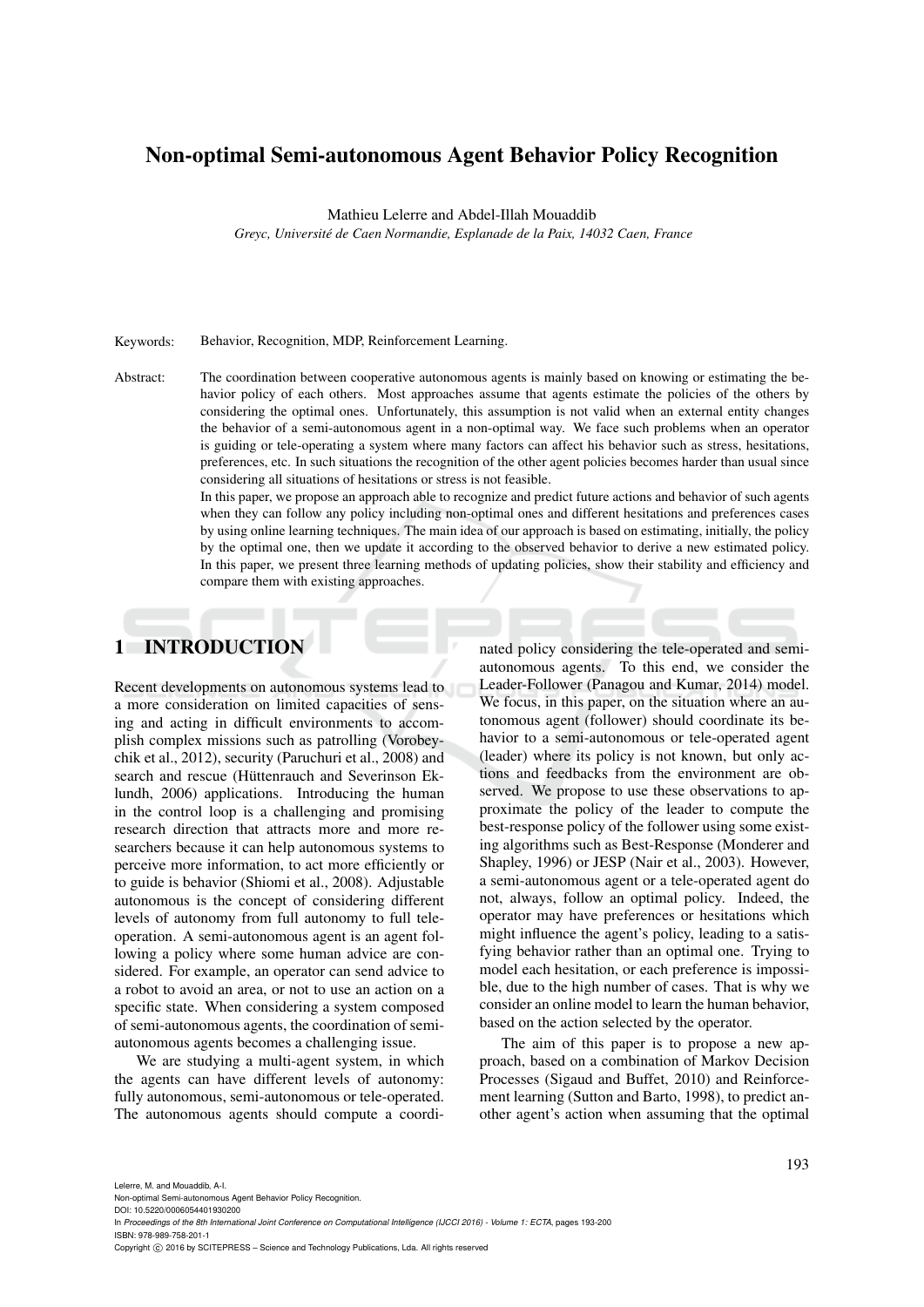one is not realistic. Indeed, we consider an approach where the optimal policy is initially assumed and by learning from previous actions, the initial policy is updated. We present three update methods: (i) the first method consists in learning from a complete history of the couples state and the last executed action, for all states; (ii) the second method consists in learning from the last executed actions the preferences of the human on the agent behavior considering a reward function update in all the state space; (iii) the third method is similar to the second method but focused only on a local update where only the states in the neighborhood of the current state, from which a deviation is observed, are considered.

The paper is organized as follow, in the second section we present the target applications, the third one is dedicated to the background necessary for the paper, the fourth section describes our approach, the fifth one presents the experiments and the obtained results and we finish the paper by a conclusion.

# 2 THE TARGET APPLICATIONS: SECURITY MISSIONS

Surveillance of Sensitive Sites with Robots. We consider a heterogeneous system composed of robots and operators for a surveillance mission of a sensitive site. The operators and robots can move from one checkpoint to another as a team, but an operator can send some advice to a robot to change its behavior and considers some constraints such as watching or not a specific area or it's desirable that the robot secure a hidden area (Abdel-Illah Mouaddib and Zilberstein, 2015), etc. The operator can also tele-operate a robot to head a specific point to get more accurate information with the onboard camera. The other robots fully autonomous have to adapt their behaviors to the teleoperated and the semi-autonomous ones while they don't know their policies if they didn't get information sent by the operators.

Maritime Coast Surveillance. In this example, we consider with our partners to deploy a fleet of UAV for watching the coasts where some UAV will receive from the control unit some advice about specific checkpoints while the other UAV should compute a coordinated policy to sweep all the coast for surveillance. Semi-autonomous UAVs compute their policies by considering the advice of the control unit while the autonomous UAV should adapt their behavior according to the semi-autonomous ones.

### 3 BACKGROUND

Markov Decision Processes: is a decision model for autonomous agent allowing us to derive an optimal policy dedicating to the agent the optimal action to perform at each state. More formally, an MDP is a tuple  $\langle S, A, p, r \rangle$  where *S* is the state space and *A* is the action space.  $p$  is the transition function and  $r$  is the reward function. The expected value  $V^*$  maximization allows us to derive the optimal policy  $\pi^*$  using the Bellman equation (Pashenkova et al., 1996):

$$
V^*(s) = \max_{a \in A} \sum_{s' \in S} p(s'|s, a) (r(s'|s, a) + V^*(s')) \quad (1)
$$

$$
\pi^*(s) = \underset{a \in A}{\text{argmax}} \sum_{s' \in S} p(s'|s, a) (r(s'|s, a) + V^*(s')) \tag{2}
$$

There exists many algorithms to solve this equation where the most popular are value iteration and policy iteration (Puterman, 1994). In our approach, we consider an MDP-based model.

Reinforcement Learning: is a method allowing an autonomous agent to adapt his behavior during the execution by updating his model.



Figure 1: Representation of reinforcement learning.

The agent starts with an initial model to compute the policy to be followed during the execution. The execution of this initial policy leads to feed-backs from the environment, particularly the reward obtained after the execution. The obtained feed-backs allow us to update the model and to compute a new policy.

Many algorithms have been developed such as Qlearning (Watkins and Dayan, 1992), temporal difference TD(λ) or SARSA (Sutton and Barto, 1998). Our approach uses a reinforcement learning similar to techniques with a reward function update procedure.

TAMER (Knox and Stone, 2008): is an algorithm used to train an agent with deterministic actions. It uses an MDP model without a reward function. An operator will train the robot by sending a positive or a negative signal  $H$  to the agent. This algorithm differs with what we want to do, because the agent needs to be trained before executing the algorithm. Moreover,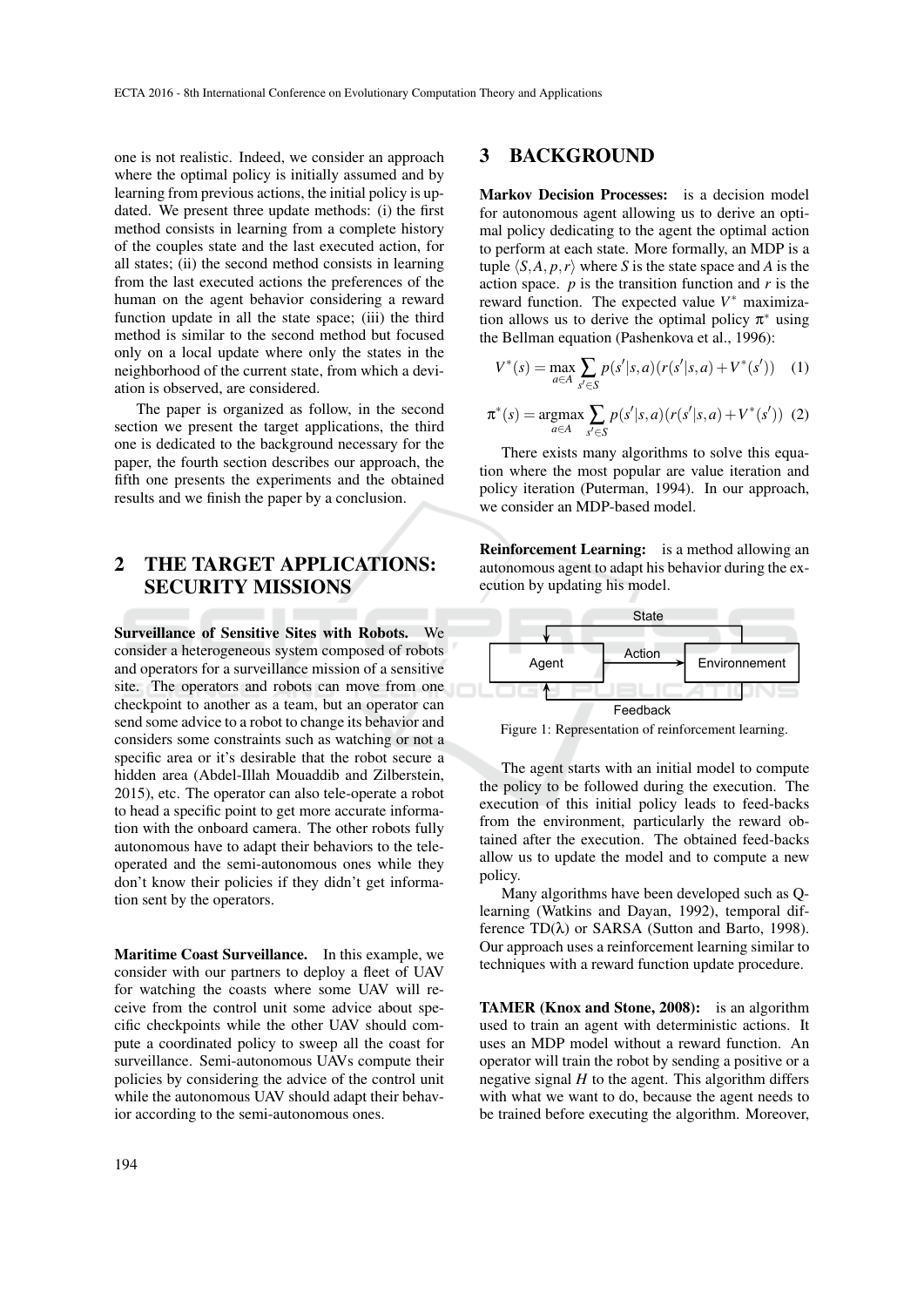we are not trying to train an agent, but to learn his policy to adapt the observer behavior. We can, however, adapt the model by sending a positive reward for each state reached by the agent.

TAMER&RL(Knox and Stone, 2010)(Knox and Stone, 2012) is the computation between TAMER and a Reinforcement Learning method. It allows us to reduce the time of training.

Imitation Learning. Is a training method. The agent first observes an operator to complete the mission, and learns the policy with this observation. Many algorithms exist for imitation learning and presented in (He et al., 2012).

The idea of this algorithm is similar to our idea. However, the agent tries to learn the Master (leader in our case) policy to imitate him. In our approach we learn the Leader policy not to imitate him but to compute a best-response to better coordinate with him.

# 4 OUR APPROACH

The policy prediction is mainly based on series of policy estimation followed by a policy update. The observed agents are semi-autonomous or tele-operated. Consequently, the MDP model of the observed agent is already defined, even in the tele-operation case. First, we compute an optimal policy from their MDP model as an approximate initial policy and then we update it during the execution of this policy using the reinforcement learning techniques. Indeed, we, initially, assume that the Leader (the semi-autonomous agent) follows an optimal policy and when observing its behavior, we get information on the executed action, the rewarded value and the state  $o = (a, r, s)$ . When the observation  $\rho$  shows that the executed action *a* is different from the expected action  $\pi(s)$ , the autonomous agent (follower) updates the predicted policy  $\pi$  considering this deviation. The policy update to predict a new policy is based on three methods.

During the execution of the mission, the agent may choose different action from the estimated policy, due to the operators hesitations, preferences or perception. These changes are stored in a history *H*. Let  $H_s(t)$  and  $H_a(t)$  be respectively the history of the state and the action of the last operations up to time *t*. These histories represent the feed-backs of the environment during the last *t* operations which will be considered for updating the initial policy π*init*. To this end, we will present three update methods to generate a new estimated policy  $\pi$  from  $\pi_{init}$  and  $(H_s(t), H_a(t))$ .

The "Force" Method. The idea behind this method is to update the current estimated policy by modifying some actions at some states using the history. Indeed, this method is a "forcing" approach where actions performed at some states in the last operations are introduced in the current estimated policy when a deviation from the estimated policy is observed. We assign, then, states in  $H<sub>s</sub>(t)$  with actions in  $H_a(t)$ , and then we compute the optimal actions for the other states not concerned with the changes to generate a new estimated policy. More formally :

$$
\pi_{new} = \begin{cases}\n\forall 0 \leq k \leq t, s^k \in H_s(t) \text{ and } a^k \in H_a(t): \\
\pi_{new}(s^k) = a^k \\
\forall s \notin H_s(t) : \pi_{new}(s) = \\
\argmax_{a \in A} \sum_{s' \in S} p(s'|s, a) (r(s'|s, a) + V^*(s'))\n\end{cases}
$$

The "Learn" Method. Instead of the previous method where we change actions at some states of the current policy, this method is based on adapting the reward function to consider the preferences of the operator observed from the last previous operations. To this end, we assume that the operator acts to reach the desired and preferred states. More formally, we will define *X* as the set of *n* variables composing the states of the agent. Each of these variables  $x_i \in X$  are defined in a domain *D<sup>i</sup>* . The idea is to assign a reward to each variable which may interest the operator, and apply a cost for each variable which could be unpleasant to him. Then, by changing the reward function, the policy might evolve consequently. Let  $x_i(s)$  be the value of the variable  $x_i$  from the state *s*, and let  $Q_i$  be the preference function for the operator for the variable  $x_i$ .  $Q_i(v)$  is the reward function to the variable  $x_i$ when it takes the value *v*. Consequently,  $Q_i(x_i(s))$  is the reward attributed to the variable  $x_i$  from the state *s*. Initially, every variables *Q<sup>i</sup>* are set to 0, and *c* is the constant value to add to the reward function. The constant *c* might be chosen by considering the values on the reward function. With a high value, each action executed different from the estimated action will have a high impact on the policy update.

Algorithm 1 allows us to assign, to each successor state reachable from the deviation of the original policy, a reward according to the probability to reach it from the deviation. In the same way, we assign a cost for each state which should be reached by the current policy. To generate the new policy, we then compute a new reward function  $r'$ , with the equation 3. We then generate a new policy with the MDP  $\langle S, A, p, r' \rangle$ .

$$
r'(s'|s, a) = r(s'|s, a) + \sum_{x_i \in X} Q_i(x_i(s')) \tag{3}
$$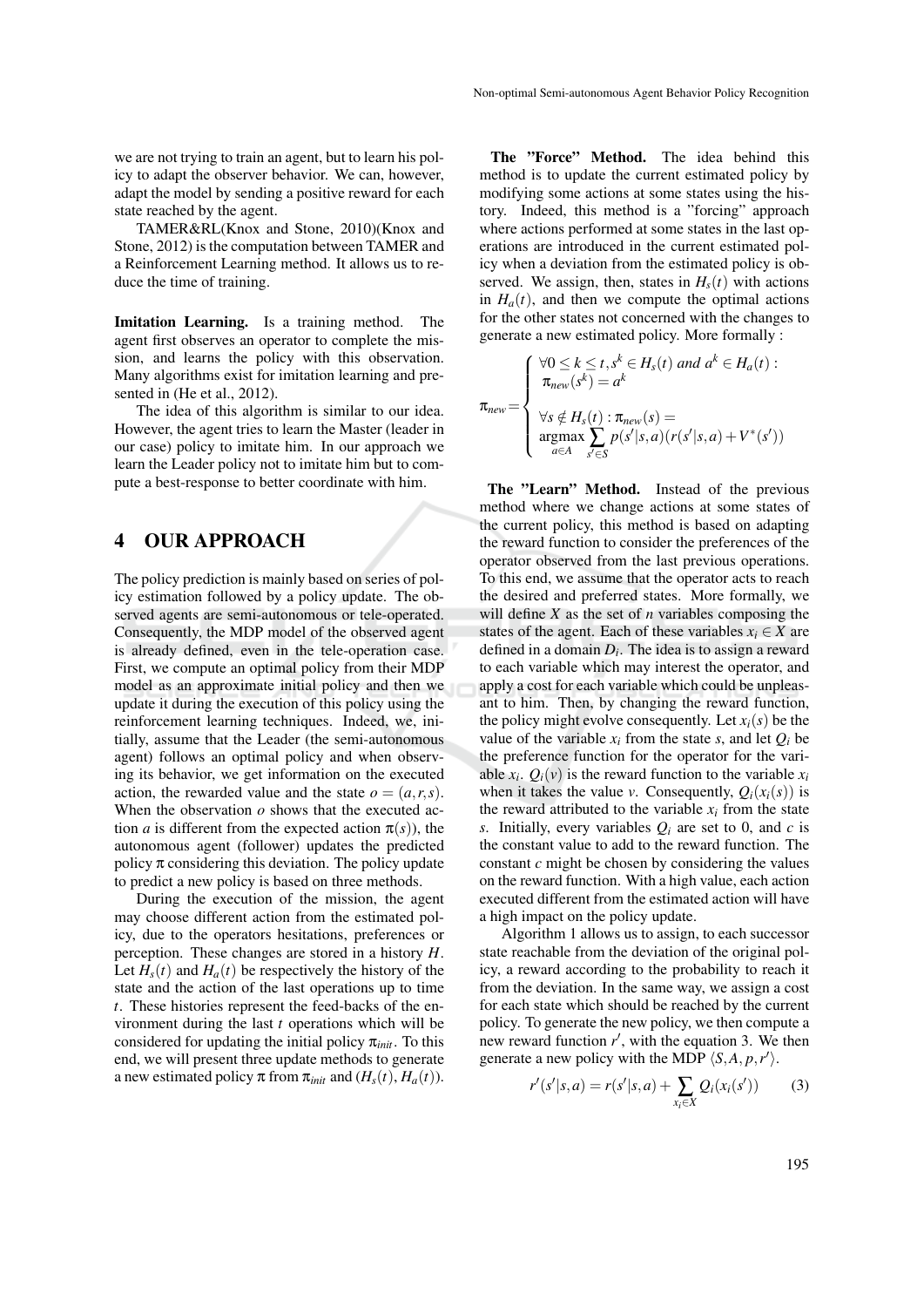Algorithm 1: Reward update.

| 1 for $t \in [0k]$ do   |                                                                     |  |  |  |  |  |  |
|-------------------------|---------------------------------------------------------------------|--|--|--|--|--|--|
| $\overline{2}$          | if $H_a(t) \neq \pi(H_s(t))$ then                                   |  |  |  |  |  |  |
| 3                       | <b>for</b> s' successor of $(H_s(t), H_a(t))$ <b>do</b>             |  |  |  |  |  |  |
| $\overline{\mathbf{4}}$ | for $i \in [0n]$ do                                                 |  |  |  |  |  |  |
| 5                       | $Q_i(x_i(s')) = Q_i(x_i(s')) +$<br>$p(s' H_s(t), H_a(t)) \times c;$ |  |  |  |  |  |  |
|                         |                                                                     |  |  |  |  |  |  |
| 6                       | <b>for</b> s' successor of $(H_s(t), \pi(H_s(t))$ <b>do</b>         |  |  |  |  |  |  |
| 7                       | for $i \in [0n]$ do                                                 |  |  |  |  |  |  |
| 8                       | $Q_i(x_i(s')) = Q_i(x_i(s')) -$                                     |  |  |  |  |  |  |
|                         | $p(s' H_s(t), \pi(H_s(t)) \times c;$                                |  |  |  |  |  |  |
|                         |                                                                     |  |  |  |  |  |  |

*Generalization:* Consider a factored representation of states with *n* variables such that  $s = (v_1, \ldots, v_n)$ , as depicted in Fig.2. The expected action at *s* is  $\pi(s)$ leading to  $s' = (v'_1, v'_2, \dots, v'_{n-1}, v'_n)$  while the semiautonomous agent executes action  $a(s)$  leading to  $s'' = (v''_1, v'_2, \dots, v'_{n-1}, v''_n)$ . Let's consider that  $s''$  differs from *s'* at the first and the last variables.  $v'_1 \neq v''_1$ and  $v'_n \neq v''_n$  while the other variables are identical.





Learn method will increase the reward of all states  $s = (v_1'', \ldots, \ast, \ast)$  and  $s = (\ast, \ast, \ldots, \ast, v_n'')$  representing the preferred states of the operator and will reduce the reward of states  $s = (v'_1, *, \ldots, *, *)$  and  $s = (v'_1, *, \ldots, *, *)$  $(*,*,...,*,v'_n)$  representing unpleasant states by assuming that the operator prefers  $a(s)$  to  $\pi(s)$  to reach preferred states with features  $v_1''$  and  $v_n''$  rather than the ones with features  $v'_1$  and  $v'_n$ .

*Reward increase*  $r'(s = \langle v_1'', \ldots, * \rangle) = r'(s) + Q_1(v_1'')$ ...  $r'(s = \langle *, *, \ldots, v''_n \rangle) = r'(s) + Q_n(v''_n)$ *Reward decrease*  $r'(s = \langle v'_1, *, \ldots, * \rangle) = r'(s) + Q_1(v'_1)$ ...  $r'(s = \langle *, *, \ldots, v'_n \rangle) = r'(s) + Q_n(v'_n)$ This algorithm estimates the operator preferences

according to the concerned states. Meanwhile, when a deviation occurs, the reward update is propagated into the all state space and will affect the behavior policy of the semi-autonomous agent. This latter may overreact to derivations leading to the generation of more prediction errors than corrections, and then may create an unstable prediction process.

The "Dist" Method. This method is similar to the "Learn" Method by reducing the impact of the local updates. To this end, we should restrict the propagation to some states which are close to the updated state. To assess the closeness, we define the distance between two states in an MDP as the number of variables different from each other. Each state reachable by the predicted action will receive a cost and reversely. however, each state reachable by the predicted action will get a reward corresponding to the value of the parameters with reward for the observed action, in the condition that the distance between this state and another reachable by the observed action is less or equals to a threshold  $\delta$ .

*Generalization:* We consider, at time *t*, that the operator derives from the predicted policy.



Figure 3: Calculation of a distance.

The distance between  $s'$  and  $s''$  is 2 because  $(v'_1, v'_2, \ldots, v'_n)$  differs from  $(v''_1, v'_2, \ldots, v''_n)$  on variables  $v_1$  and  $v_n$ . For example, if  $\delta = 1$ , considering  $s_o$ as a state reachable by the observed action and *s<sup>p</sup>* as a state reachable by the predicted action, we will obtain the following modifications on the reward function:

$$
r'(s'') = r(s'') + \sum_{i=1}^{n} Q_i(v_i'')
$$
  
\n
$$
r'(s') = r(s') + \sum_{i=1}^{n} Q_i(v_i')
$$
  
\n
$$
r'(s_o = \langle v'_1, v'_2, \dots, v''_n \rangle) = r(s_o) + Q_n(v''_n)
$$
  
\n...  
\n
$$
r'(s_o = \langle v''_1, v'_2, \dots, v'_n \rangle) = r(s_o) + Q_1(v''_1)
$$
  
\n
$$
r'(s_p = \langle v''_1, v''_2, \dots, v'_n \rangle) = r(s_p) + Q_n(v'_n)
$$
  
\n...  
\n
$$
r'(s_p = \langle v'_1, v'_2, \dots, v''_n \rangle) = r(s_p) + Q_1(v'_1)
$$
  
\n...  
\n
$$
r'(s_p = \langle v'_1, v'_2, \dots, v''_n \rangle) = r(s_p) + Q_1(v'_1)
$$

The first two equations are about decreasing the reward for the states reachable by the estimated action and increasing the reward for the ones reachable by the executed action. The next two equations represent the increase of states closed to the ones reachable by the executed actions, oppositely to the last two ones.

### 5 EXPERIMENTS

We develop experiments to show the efficiency and the impact of the operator hesitation on the prediction to show the robustness of the methods to the operator mistakes. We also develop experiments on the impact of *delta* in the Dist method to assess their performances. We consider two kinds of environments of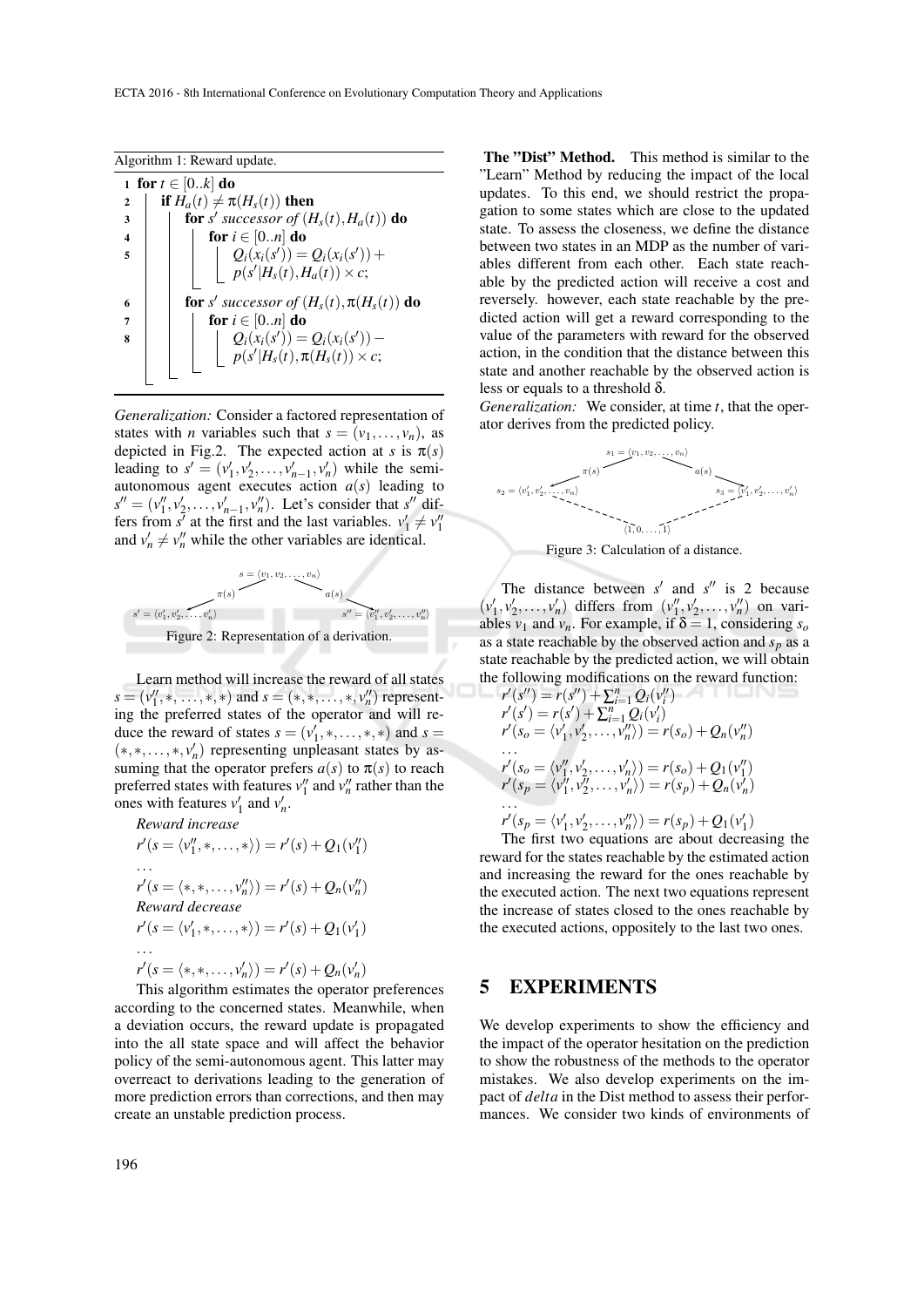the site surveillance, an indoor environments where the robots evolve in a restricted space and an outdoor environment where the space is open and there is a limited impact of locality. We consider that in these environments the areas have three levels of lighting from very bright to dark leading the agent to select the right actions (using the right sensor) to better behave. An optimal policy allows the agent to use the best action at a state according to the lighting level and when the agent uses an action different from the optimal one, it gets a cost. The mission of the agent is to start at a location and targets a new one for surveillance. We formalize the tele-operation process of the agent by an MDP. To simulate the operator preferences, we will force the MDP policy to choose one action on specific states (to force the agent to follow or to avoid a path) before generating the optimal policy. To formalize the hesitation, we define probabilistic policies, in which the operator selects probabilistically some actions at some states. During the execution, we used the learning methods described above to predict the behavior of the semi-autonomous agent, and compare the prediction results. To evaluate their efficiency, we consider the number of prediction errors made by each prediction method.

We also compare these methods with an adapted TAMER&RL (TAMER combined with SARSA(λ)), on which the learning algorithm will receive a reward for each action dictated by the operator to the semi-autonomous agent. TAMER&RL was configured with the Table 1. "Learn" and "Dist" methods are configured with the following parameters  $c = 3$ and  $k = 10$ .

|  |  | Table 1: Configuration of TAMER&RL. |
|--|--|-------------------------------------|
|--|--|-------------------------------------|

| Parameter     | value |  |  |
|---------------|-------|--|--|
| <b>TAMER</b>  |       |  |  |
| α             | 0.2   |  |  |
| SARSA-LAMBDA: |       |  |  |
| α             | 0.8   |  |  |
| £.            | 0     |  |  |
| γ             |       |  |  |
|               |       |  |  |
|               | 0.98  |  |  |

#### 5.1 Results in Indoor Environments

During the experiments, we recorded the number of prediction errors during the 50 executions of the missions. In this experiment, we compare the algorithms in different situations: deterministic and stochastic actions, operator doesn't hesitate representing an expert and self-control operator, operator hesitates frequently representing a non-expert operator and operator hesitates sometimes representing an expert oper-



ator, but can make some mistakes in some stressed situations.

Without Hesitation: Expert and Self-control Operator. Fig.4 represents the number of prediction errors according to the number of the mission execution. The autonomous curve corresponds to the optimal policy of an autonomous agent, without learning during the execution. This algorithm is used here to show the impact of learning. Note that "Dist-i" corresponds to the "Dist" method, with  $\delta = i$ .

We can see that almost all curves converge to 0, which means that almost all algorithms learn correctly the agent policy. The only exception is TAMER&RL, which keeps one prediction error over the time. However, it's under the autonomous curve. TAMER&RL starts with a high number of prediction error because the algorithm starts the learning from scratch without considering the past mission executions. "Force" and "Learn" curves are similar in this case, and they converge quickly. However, we can see that "Dist" methods are not stable, in the beginning, but they converge and find the agent policy after some periods of time. To conclude, our methods outperform TAMER&RL and converge more quickly.



Figure 5: Results with 30% hesitation on some states.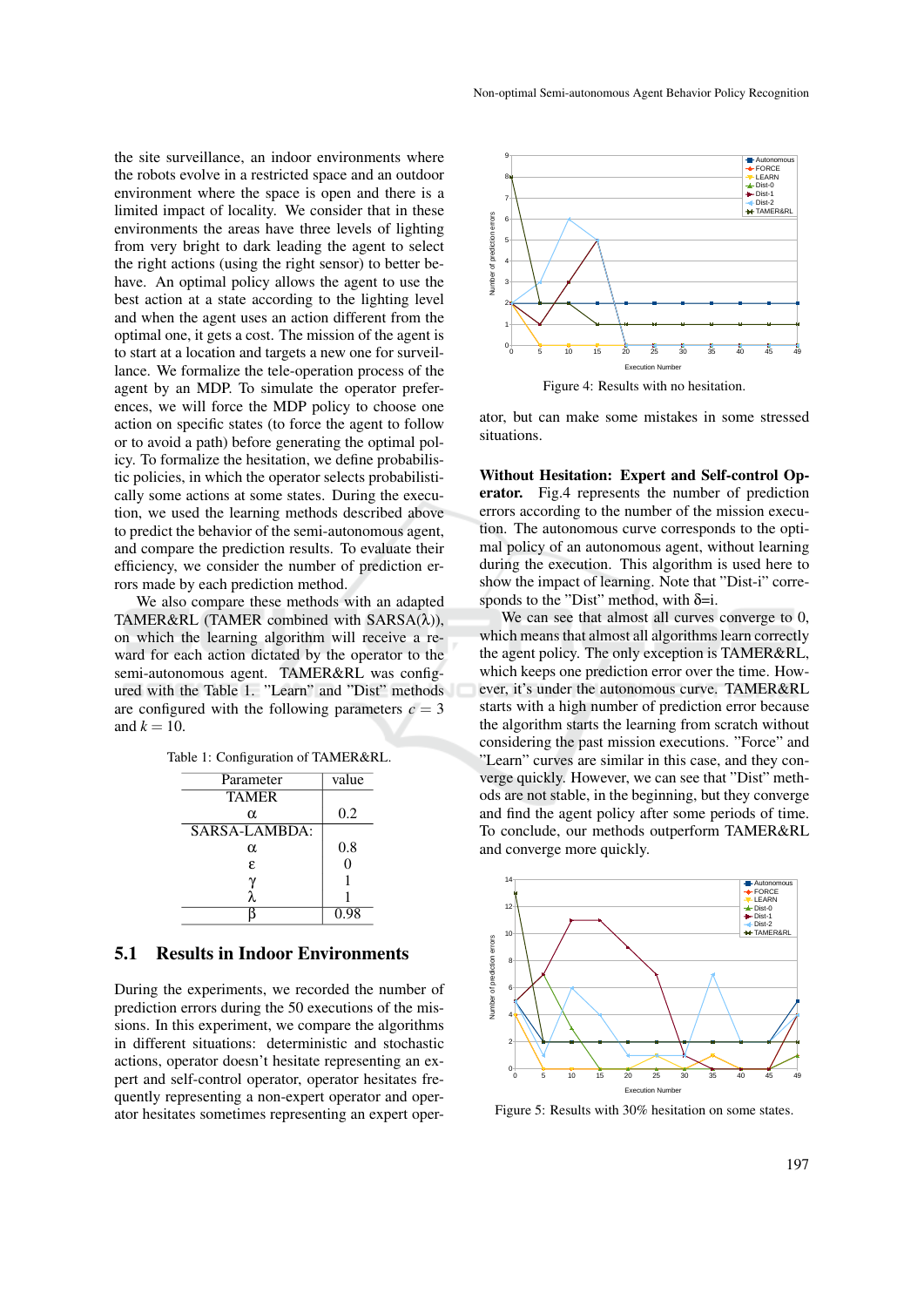With 30% Hesitation: Non-expert Operator. We can see in Fig.5 that the prediction methods are more unstable during the whole execution, except for the "Learn", "Force" and TAMER&RL methods. "Learn" and "Force" curves are similar and converge, but they still get few errors in some cases. However, these algorithms learn globally the agent policy. "Dist" methods are more unstable than before, and get a lot of prediction errors at the beginning. The only one who seems to be stable is for  $\delta = 0$ . The others seem to be close to the agent policy, but each variation on the agent policy generates many perturbations on the prediction. The "Learn" method does not present a high number of mistakes, but he is much perturbed by hesitations than the "Force" or the TAMER&RL methods. The "Force" method gets an error every time the agent changes the action of the policy at a state. Otherwise he is the most efficient.

Impact of Stochastic Transitions. For the experiments, we first used deterministic actions to compare the results with TAMER&RL, because this method needs deterministic transitions. We repeated the experiments to see the impact of stochastic transitions, to analyze the robustness of the different algorithms. To do so, we adapted the TAMER&RL policy by considering the stochastic transition function.



Figure 6: Results without hesitation, but with stochastic actions.

We can see in Fig.6 that TAMER&RL does not present the same results with stochastic transitions. Indeed, TAMER&RL seems inappropriate for learning if transitions are not deterministic. All our approaches outperform TAMER&RL. On the other hand, without hesitation, "Dist" methods seems to be more efficient with stochastic transitions than deterministic ones. The reason may be that each transition leads to several states, so the Dist methods learn on more states, but still locally.



Figure 7: Results with 30% hesitation, but with stochastic actions.

On Fig.7, we can see that with a high rate of hesitations, every method get unstable. This is not surprising because it implies a lot of execution changes. For each time a new state is reached, each time the pilot policy can derive from the autonomous policy. It implies a lot of policy modifications to learn. The "Force" and the "Learn" methods seem predict well. However, "Dist" methods and TAMER&RL are totally unstable and does not predict well. "Dist" methods seem to learn after the 20th execution. This is due to the fact that a lot of new states were reached between the 35th and the 40th, since every method started to get prediction errors at this moment.

Nevertheless the hesitation is implemented by choosing between two actions randomly. Moreover, the agent policy is generated with transition functions adapted with hesitation, but an operator would not know when he will have doubts, and doesn't know his probability to choose an action at this moment. Furthermore, the hesitations rate may decease over the time since the operator learns also from his previous experiments of the mission.

### 5.2 Results in Outdoor Environment

We developed a new serie of experiments in outdoor environment where the branching factor in the state space is high.

With 0% Hesitation: Expert and Self-control Operator. We can see in Fig.8 that the "Force" method is still better than the others including TAMER&RL. "Learn" method is not as efficient as in restricted space, and is less efficient than the autonomous policy. The reason is that in such environments the branching factor is high and the number of states reachable from the current one is high. Then, updating the operator preferences in all the state space may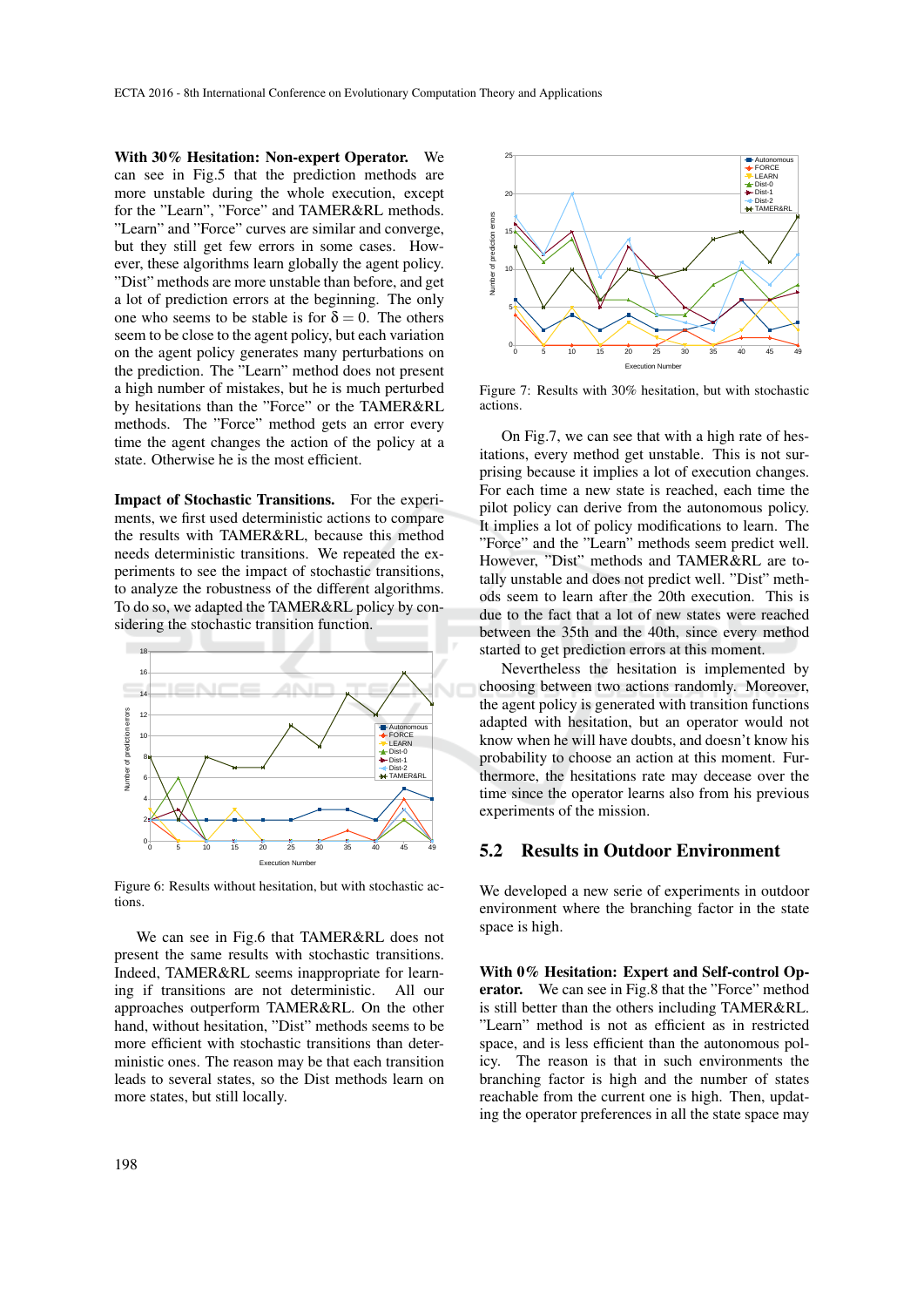

Figure 8: Results with 0% hesitation on an open space, with deterministic actions.



Figure 9: Results with 30% hesitation in an open deterministic space. T E L

impact all the policy, while in indoor environments the state space is restricted. By limiting the learning field, "Dist" method avoids this effect and learns the agent policy, except with a  $\delta = 0$ .

With 30% Hesitation: Non-expert Operator. With hesitation, on Fig.9, almost no method, excepted TAMER&RL and "Force" method, can predict correctly the agent policy. "Dist" methods show best results than "Learn", but they are still less efficient than the autonomous policy. Indeed, when the operator is not stable is difficult to learn from this behavior the operator preferences while maintaining a policy with local update is better because it's still not far from the optimal policy which in such cases are suitable.

Impact of Stochastic Transitions. With stochastic transitions on Fig.10, as expected, TAMER&RL cannot predict anything, and Force method remain efficient. The other policy predictions are unstable, and less efficient than the optimal policy, excepted Dist-0.



Figure 10: Results without hesitation in an open space with stochastic transitions.

#### 5.3 Synthesis

The table 2 shows the efficiency of each method in different cases.  $++$  means that the method learns quickly the policy.  $+$  Means that the algorithm learns the policy, but the convergence is slow, and  $-$  means that the algorithm is not efficient. However, "Force" is efficient in any situation. "Learn" is efficient only with restricted environments, such as indoor ones. TAMER&RL is efficient on deterministic transitions, but there exist a more efficient alternative in any situation. "Dist" method is much efficient without hesitations. Also, in indoor environments, it works better with stochastic transitions. However, in outdoor environments, the algorithm is efficient only when in deterministic transition cases.

## 6 CONCLUSION

We addressed in this paper the problem of estimating the policy of a semi-autonomous agent where this latter could follow a policy other than the optimal one. To this end, we develop an approach based on initializing the policy to the optimal one and then update this policy according to the observed behavior and the operator actions. We propose three update methods to predict the next behavior of the system by estimating the new policy. These methods are based on the history of the last operations to change the current policy or to update the reward function. We distinguished between a method propagating the reward update in the whole state space and a method restricting the propagation to subspace by defining a notion of distance among states.

The experiments show satisfying and promising results and showing a robustness to the operator mistakes in indoor environments, except for the "Dist"